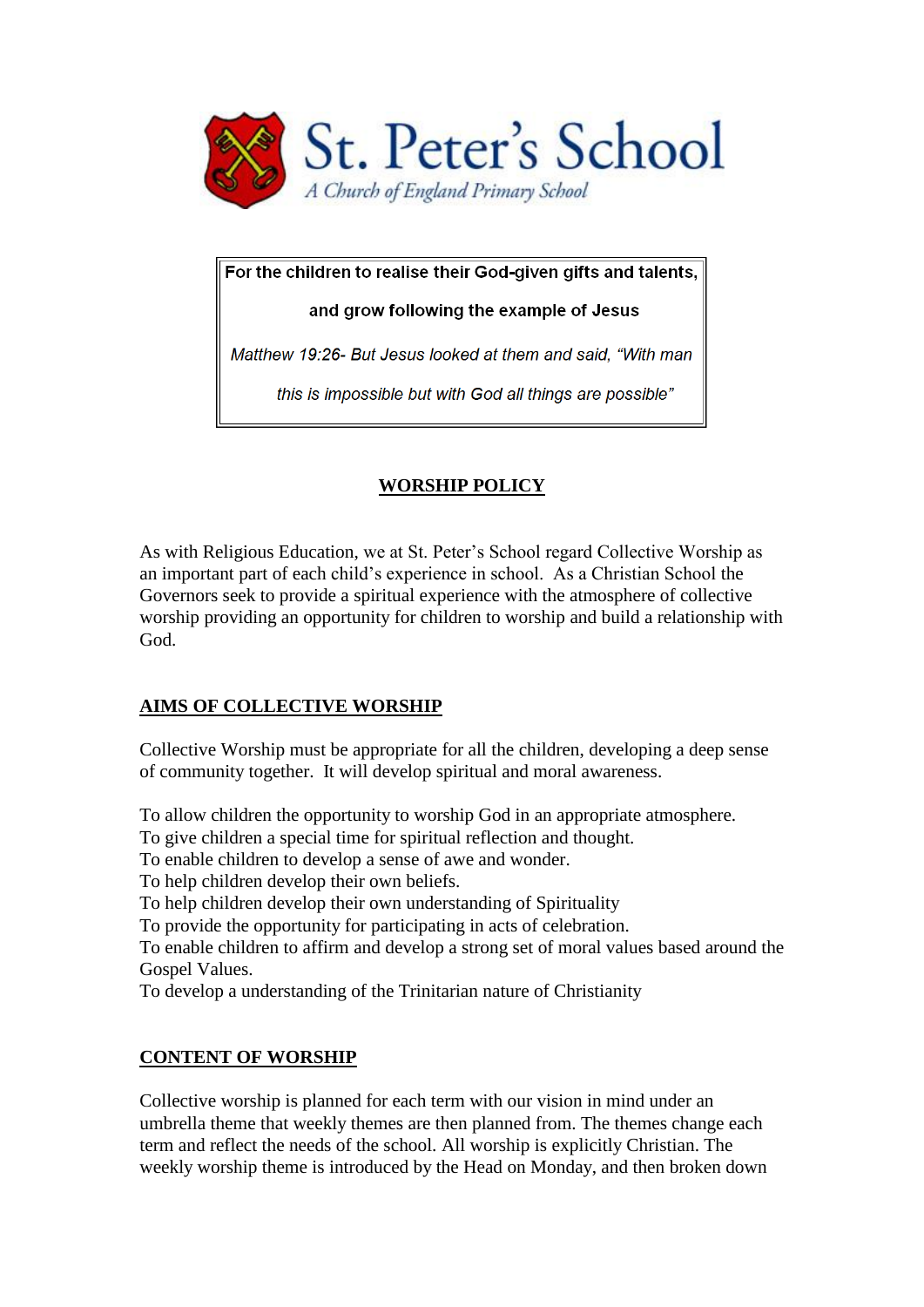to explore the theme more explicitly. This is done by the Deputy Head-teacher on Tuesday, Vicar on Wednesday and concluded by the Head-teacher on a Thursday. Thursday is also an opportunity for children to share their achievements. On Friday, children take part in a Whole School worship through Song. It is important that the worship is as interactive and engaging as possible for the children.

We have a Worship Book that is circulated to a new class each week. The children are asked to reflect on the worship and fill out the reflection so that we can better respond to their needs. Furthermore, they then write the prayers for the Vicar's assembly the following week.

Major Christian festivals such as Harvest, Christmas, Lent, Easter and Pentecost are always celebrated.

The Headteacher is responsible for keeping records of the whole school Acts of Worship. The views on the collective worship are gathered from the staff, Vicar, pupils and also from the Church School Liaison Group.

#### **ORGANISATION OF COLLECTIVE WORSHIP**

Children are escorted to the Hall and sit quietly in silence or listen to music as a preparation for collective worship. Each Worship begins with the school candle prayer that staff and pupils recite together. Often a child is picked to light the candle on our worship table at the front of the hall. There is always a clear link to a bible reference that is used as the basis for the worship and to explore the theme. A variety of resources and internet links are used to engage the children and the children will take part through acting etc. Often, children will lead a prayer at the end of Worship based on the theme or use their class prayer books to lead the school in prayer. We will often say the Lord's Prayer during Worship too. A song will be sung during each worship that is put on the rota by the Music subject leader. Staff are present for the Monday, Tuesday and Wednesday worship.

The format for assemblies/collective worship is as follows:

| $\underline{Day}$<br>Monday | Time<br>10.00 | Grouping<br>Whole School Act of Worship | Leader<br>Head           |
|-----------------------------|---------------|-----------------------------------------|--------------------------|
| Tuesday                     | 10.00         | Whole School Act of Worship             | Deputy                   |
| Wednesday                   | 10.00         | Whole School Act of Worship             | Vicar                    |
| Thursday                    | 10.00         | Whole School worship through<br>Song    | Music Subject<br>Leaders |
| Friday                      | 10.00         | Whole School Act of Worship             | Head and pupils          |

Visitors who assist the School deliver worship include local Clergy, Education Officers from various charities & missionary societies.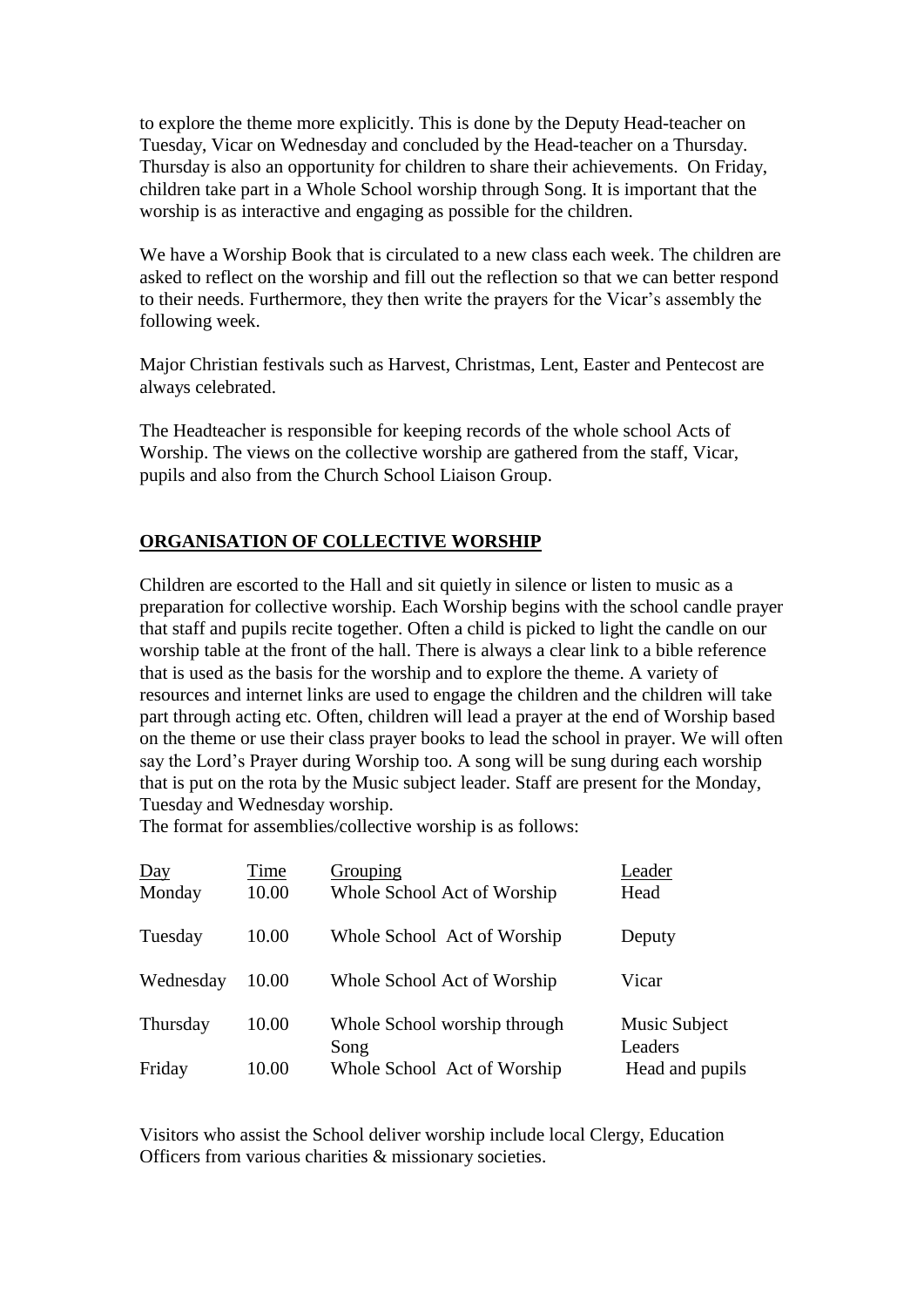Collective Worship also occurs at the following times:

Lunchtime - Classes sing or say grace.

 End of the Day - In each class a prayer is recited before children depart. This can be taken from the class prayer books.

On residential journeys specific acts of worship will be carried out.

#### **SCHOOL EUCHARIST**

Once a term the Eucharist is celebrated as follows:

 Autumn Term - All Saints Day Spring Term - Ash Wednesday or Maundy Thursday. Summer Term - St. Peter's Day

Year groups take it in turn to be blessed at the Eucharist services and throughout the year all children in all year groups will be blessed.

At the beginning and end of every term a Church Service is held to which parents, governors and parishioners are invited. The school celebrates Harvest Festival at the church through a special service. Education Sunday takes place annually during the family service at St Peter's Church and the children now lead the serving, singing, readings and reflections.

All year groups attend all the School Church Services with the exception of The Foundation Stage who will attend all services except the very first one when they have just joined the school.

#### **WITHDRAWAL FROM COLLECTIVE WORSHIP**

Prior to admission, parents are informed of the religious foundation of the School and the links with St. Peter's Church, South Weald. The Christian content of Collective Worshipping and Religious Education is made clear and their rights of withdrawal are explained on request. Under the 1988 Education Act teachers also have the right to withdraw from Collective Worship.